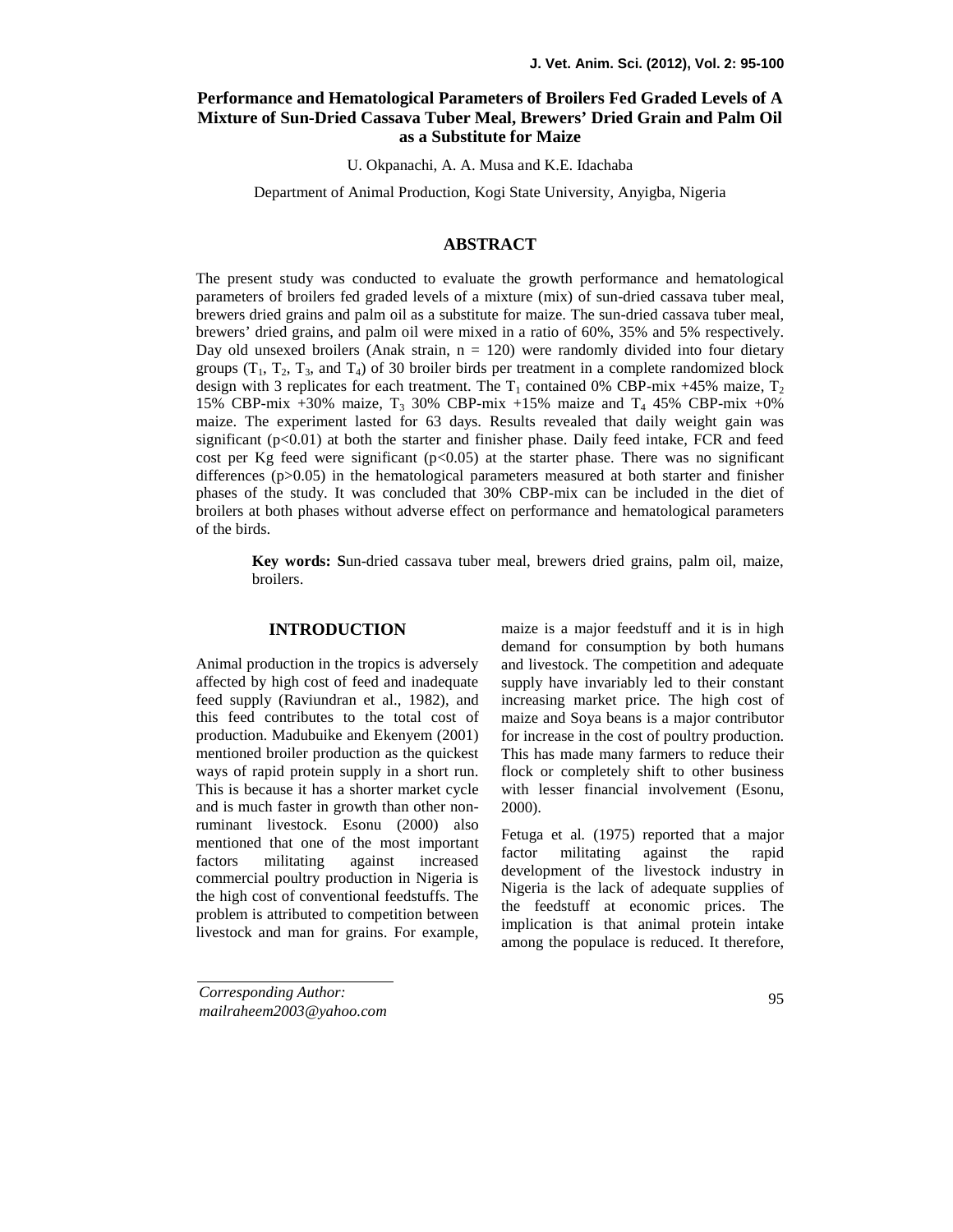becomes imperative to look for alternatives that may be cheaper than maize, readily available and easy to digest and utilize by poultry for productive purposes. The use of non-conventional feed material is one of the ways to reduce the cost of finished feeds (Apata, 1994). One of such feed material is a mixture of sun- dried cassava tuber meal, Brewers' dried grains (burukutu waste) and broiler palm oil, (CBP-mix). Enyenihi et al*.* (2008) described the sundried cassava tuber meal as a good source of carbohydrate, and brewer dried grains to be rich in protein, while palm oil as a stabilizer with high energy source. Furthermore, Udedibie et al*.* (2008) also stated no side effects and mortality occurred from the consumption of CBP–mix in a ratio of 60%, 30% and 10% respectively. The study, therefore, aimed at evaluating the growth performance and hematological parameters of broilers fed graded levels of CBP-mix.

#### **MATERIALS AND METHODS**

#### **Experimental Location and Diets**

The experiment was carried out at the Poultry units of the Kogi State University Livestock Teaching and Research Farm of the Department of Animal Production, Anyigba, Nigeria. The sun-dried cassava tuber meal, brewers' dried grains and palm<br>oil were mixed in a ratio of  $60\%$  3.5% and corpuscular oil were mixed in a ratio of 60%, 35% and 5%, respectively. Day old unsexed broilers (Anak strain;  $n = 120$ ) were randomly distributed into four dietary groups  $(T_1, T_2,$  $T_3$ , and  $T_4$ ), each containing 30 broilers per treatment in a complete randomized block design with 3 replicates for each treatment. Feed and water were given ad-libitum*.* Four iso-nitrogenous diets were formulated with CBP–mixture replacing maize at 0, 15, 30, and 45% levels of inclusion at both starter and finisher diets. Treatments were as follows:

 $T_1 = 0\%$  CBP-mix +45% maize,

 $T<sub>2</sub> = 15%$  CBP-mix +30% maize  $T_3 = 30\% \text{ CBP-mix} +15\% \text{ maize}$  $T_4 = 45\% \text{ CBP-mix } +0\% \text{ maize}.$ The experimental diets are as shown in

Tables 1 for both starter and finisher phases.

## **Data Collection**

At the beginning of the experiment, the chicks were weighed and subsequently on a weekly basis. The initial live weights were subtracted from the final live weight to determine the weight gain of the bird. Feed offered to the birds were weighed weekly and left over were also weighed to determine the feed intake of the birds. The whole study lasted 63 days.

#### **Hematological analysis**

At the end of the feeding trial, blood samples were collected labelled EDTA coated test tubes from 2 birds per replicate via the wing veins of chickens. The collected samples were taken immediately to the laboratory for hematological analysis. The blood was analyzed for red blood cell count (RBC), Hemoglobin concentration (Hb), packed cell volume (PCV), white blood cell count (WBC) and white cell differential count by following the methodology described by Barker and Silverton (1985), while the mean corpuscular volume (MCV), mean corpuscular hemoglobin (MCH) and mean hemoglobin concentration (MCHC), RBC, Hb and PCV were analyzed according to the procedure of Hameaning (1992).

## **Statistical Analysis**

Data collected were subjected to a one way analysis of variance in a completely randomized design (CRD) and LSD was used to separate the means. The whole analysis was done by using SPSS package – version 15. The significance level was predetermined at less than  $0.05$  ( $p < 0.05$ )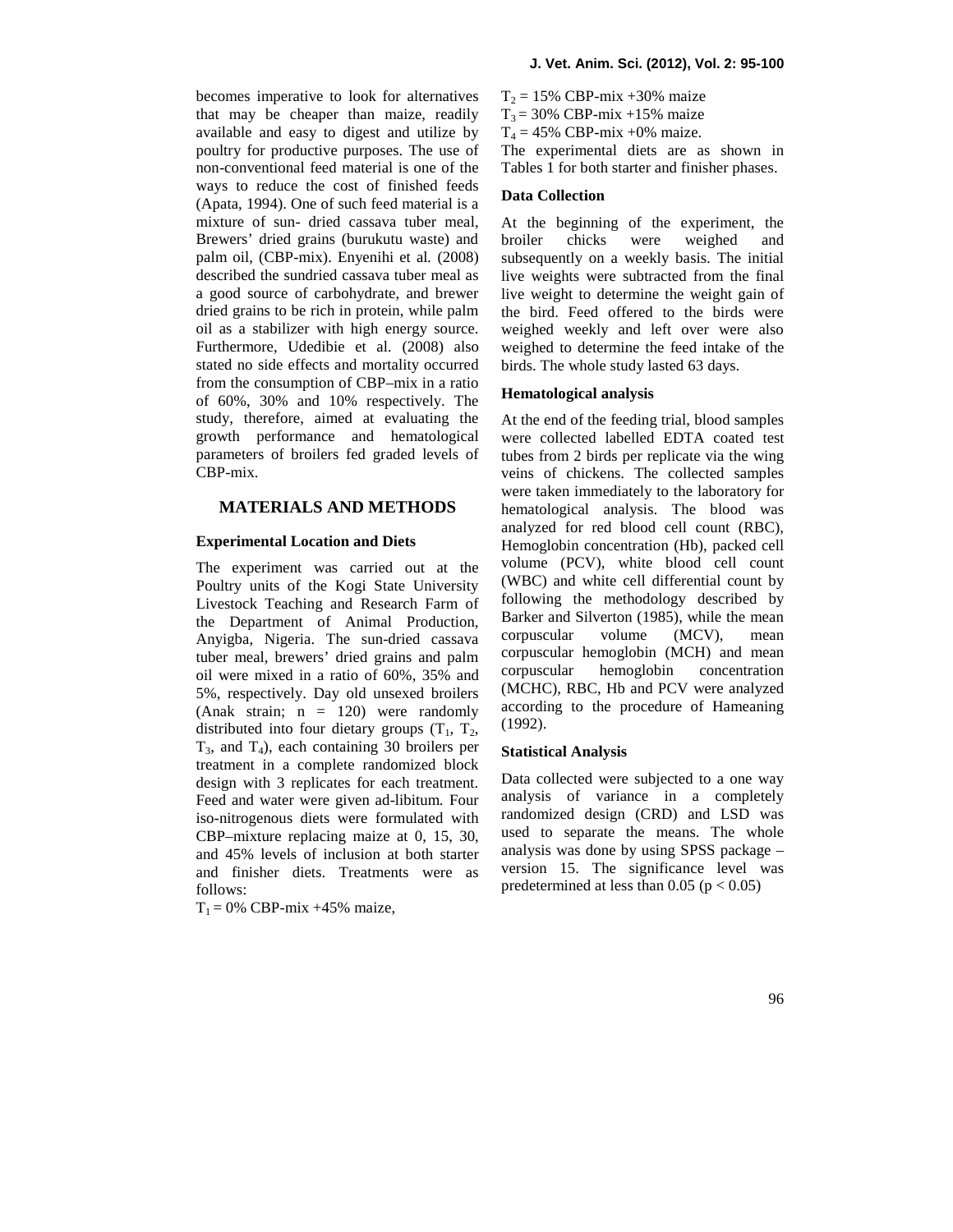#### **RESULTS**

The proximate composition of the four experimental diets (both starter and finisher phase) is shown in Table 2. The crude protein values and fat contents did not show any marked difference between diets. Diet  $T_3$ had slightly lower value at both the starter and finisher phase. The diet with 30% level of CBP-mix had the highest value of NFE compared to other diets. Thirty percent inclusion of CBP-mix had the highest crude fiber and ash; and lower maize content at the finisher phase.  $T_4$  had the highest level of crude fiber at the starter phase due to the high level of inclusion of CBP-mix.

Performance characteristics of broilers at starter and finisher phases are shown in Tables 3 and 4, respectively. There were significant differences ( $p < 0.05$ ) in the daily weight gain across the treatment groups at both starter and finisher phase while daily feed intake was only significant ( $p < 0.05$ ) at the starter phase. There was no significant difference  $(p > 0.05)$  in the feed cost per kg at both phases of the study. The hematological parameters measured at week 4 and 9 are shown in Tables 5 and 6, respectively. There was no significant difference  $(p > 0.05)$  in all the hematological parameters measured at both phases of the experiments.

**Table 1** Composition of the Experimental Diets

| Ingredients         |         |         | Starter phase |         |                |        | Finisher phase |         |
|---------------------|---------|---------|---------------|---------|----------------|--------|----------------|---------|
| $(\% )$             | T1      | T2      | T3            | T4      | T <sub>1</sub> | T2     | T <sub>3</sub> | T4      |
| $CBP - mix$         | 0.00    | 15.00   | 30.00         | 45.00   | 0.00           | 15.00  | 30.00          | 45.00   |
| Maize               | 45.00   | 30.00   | 15.00         | 0.00    | 45.00          | 30.00  | 15.00          | 0.00    |
| <b>GNC</b>          | 36.80   | 37.28   | 36.41         | 36.38   | 27.68          | 28.02  | 28.02          | 27.11   |
| Maize Offal         | 11.46   | 10.97   | 11.84         | 11.87   | 21.07          | 20.73  | 20.73          | 21.64   |
| Fish meal           | 2.50    | 2.50    | 2.50          | 2.50    | 2.50           | 2.50   | 2.50           | 2.50    |
| Bone meal           | 3.50    | 3.50    | 3.50          | 3.50    | 3.00           | 3.00   | 3.00           | 3.00    |
| Methionine          | 0.25    | 0.25    | 0.25          | 0.25    | 0.25           | 0.25   | 0.25           | 0.25    |
| Salt                | 0.25    | 0.25    | 0.25          | 0.25    | 0.25           | 0.25   | 0.25           | 0.25    |
| Premix              | 0.25    | 0.25    | 0.25          | 0.25    | 0.25           | 0.25   | 0.25           | 0.25    |
| Total $(\%)$        | 100.00  | 100.00  | 100.00        | 100.00  | 100.00         | 100.00 | 100.00         | 100.00  |
| Calculated analysis |         |         |               |         |                |        |                |         |
| ME (Kcal/           | 2787.88 | 2688.53 | 2610.35       | 2521.18 | 2824.68        | 273.58 | 2645.33        | 2558.35 |
| Kg)                 |         |         |               |         |                |        |                |         |
| Protein             | 23.00   | 23.23   | 23.00         | 23.00   | 20.00          | 20.00  | 20.00          | 20.00   |
| Calcium             | 1.312   | 1.35    | 1.38          | 1.42    | 1.33           | 1.39   | 1.39           | 1.43    |
| Phosphorus          | 1.22    | 1.05    | 1.03          | 1.01    | 1.01           | 0.98   | 0.98           | 0.96    |

**Table 2** Composition for Experimental Diets by Proximate analysis

| <b>Nutrients</b> |       |       | Starter phase  |       |           |       |       | Finisher phase |       |
|------------------|-------|-------|----------------|-------|-----------|-------|-------|----------------|-------|
| $(\%)$           |       | T2    | T <sub>3</sub> | T4    | Test diet | T1    | T2    | T <sub>3</sub> | T4    |
| CP.              | 15.48 | 17.34 | 12.55          | 13.68 | 5.95      | 11.79 | 13.05 | 7.65           | 10.98 |
| <b>CF</b>        | 9.40  | 10.70 | 10.80          | 11.50 | 8.39      | 9.78  | 8.78  | 10.02          | 9.33  |
| EΕ               | 5.20  | 4.89  | 5.00           | 4.90  | 6.19      | 4.56  | 4.19  | 4.37           | 3.96  |
| ASH              | 7.12  | 5.89  | 7.50           | 6.84  | 5.52      | 6.11  | 4.87  | 6.40           | 5.83  |
| <b>NFE</b>       | 65.50 | 70.04 | 71.56          | 70.20 | 73.95     | 67.76 | 72.11 | 71.56          | 71.10 |
| DM               | 91.04 | 93.88 | 92.57          | 95.40 | 92.22     | 91.66 | 94.88 | 93.56          | 94.57 |

DM= dry matter, CP=crude protein, CF=crude fiber, EE= ether extract, NFE= nitrogen free extract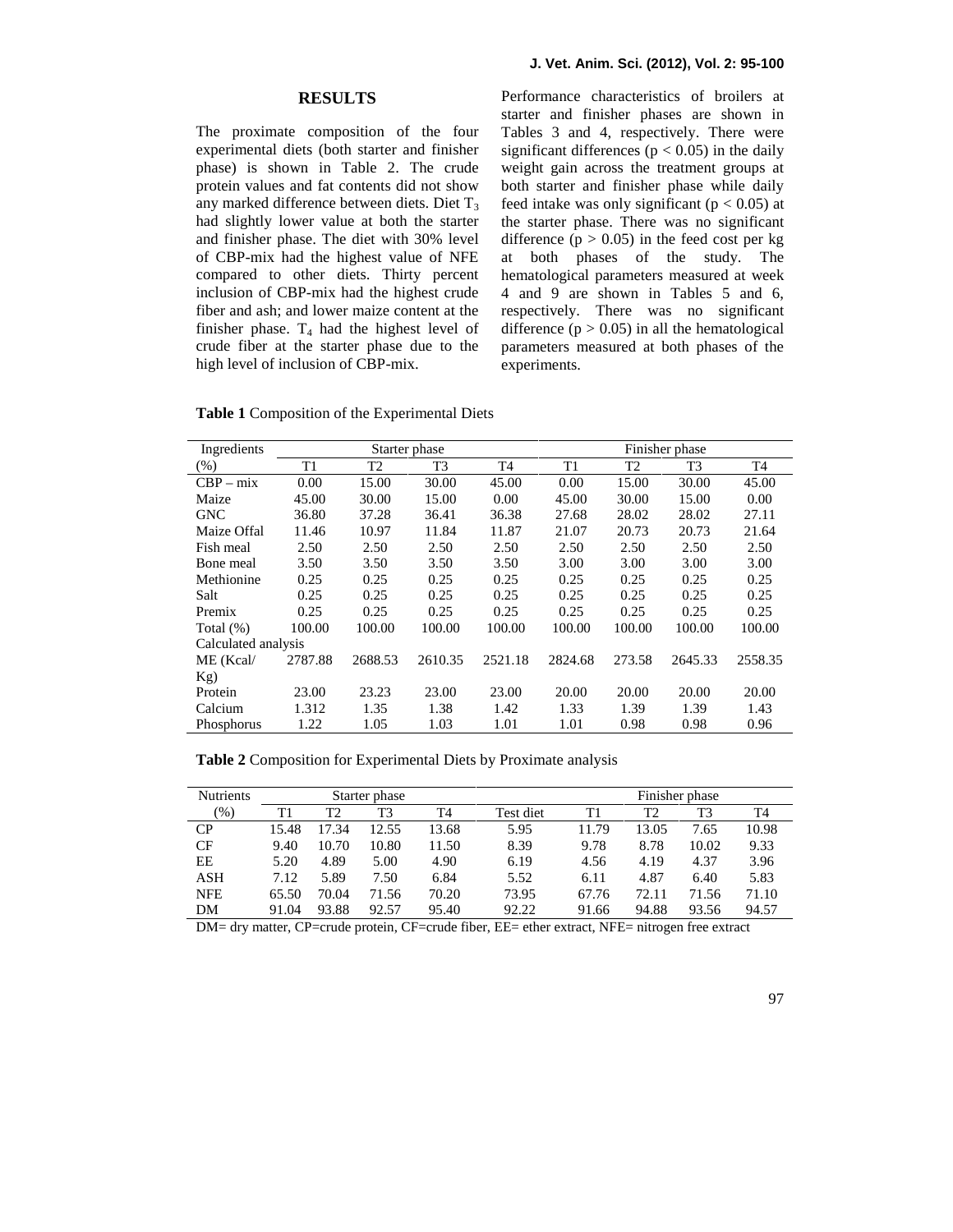| <b>Table 3</b> Performance of broilers birds fed graded levels of CBP-mix (0-4 weeks) |  |  |  |  |
|---------------------------------------------------------------------------------------|--|--|--|--|
|---------------------------------------------------------------------------------------|--|--|--|--|

| Parameter                        |                               |                               | Probability              |                     |           |
|----------------------------------|-------------------------------|-------------------------------|--------------------------|---------------------|-----------|
|                                  | T1                            | T <sub>2</sub>                | T3                       | T <sub>4</sub>      |           |
| Initial body weight (g)          | $80.0 \pm 0.0$                | $80.0 \pm 0.0$                | $80.0 \pm 0.0$           | $80.0 \pm 0.0$      | NS        |
| Final body weight (g)            | $750 \pm 17.3^{\circ}$        | $655+29.6^b$                  | $656.7 \pm 19.6^{\circ}$ | $550 \pm 11.6$ °    | $* *$     |
| Total weight gain (g)            | $670 \pm 17.3^{\circ}$        | 566.7 $\pm$ 29.6 <sup>b</sup> | $566.7 + 17.0^b$         | $470+11.5$ °        | **        |
| Daily weight gain (g)            | $11.9 \pm 0.3^{\text{a}}$     | $10.3 \pm 0.5^{\circ}$        | $10.3 + 0.3^{b}$         | $8.4 + 0.2^{\circ}$ | $* *$     |
| Total feed intake (g)            | $752.9 \pm 39.2^{\mathrm{a}}$ | $703.9 \pm 11.2^b$            | $679.6 \pm 10.0^b$       | $666.0\pm41.2^b$    | *         |
| Daily feed intake (g)            | $26.89 \pm 0.70$ <sup>a</sup> | $25.14 \pm 0.19^{\circ}$      | $24.3 \pm 0.2^b$         | $23.68 \pm 0.7^b$   | $\gg$     |
| FCR                              | $2.25 \pm 0.09^{\text{a}}$    | $2.45 \pm 0.12$ <sup>a</sup>  | $2.4 \pm 0.1^{\circ}$    | $2.83 \pm 0.2^b$    | *         |
| Feed cost/kg gain $(\mathbb{N})$ | $213.14 \pm 1.76$             | $223.57 \pm 10.63$            | $204.0 \pm 6.3$          | $227.26 \pm 12.4$   | <b>NS</b> |
| abcd                             |                               |                               |                          |                     |           |

a,b,c,dTreatment means with different superscript in a same row differ significantly ( $p$ < 0.05 \*\* = highly significance (P< 0.01); \*= significant (P< 0.05). NS= Not Significant

**Table 4** Performance and bio-economics of broilers fed graded levels of CBP-mix (4-9weeks)

| <b>Parameters</b>            |                                |                     |                   |                                |             |
|------------------------------|--------------------------------|---------------------|-------------------|--------------------------------|-------------|
|                              | <b>T1</b>                      | T2                  | T3                | <b>T4</b>                      | Probability |
| Initial body                 | $655.5 \pm 1.10$               | $655.1 \pm 1.12$    | $655.3 \pm 1.21$  | $655.0 \pm 1.11$               | <b>NS</b>   |
| weight $(g)$<br>Final body   | $2510\pm70.00$                 | $2420 \pm 75.72$    | $2366 \pm 70.82$  | $1870 \pm 62.43$               | N.S         |
| weight $(g)$<br>Total weight | $1854 + 47.26^{\circ}$         | $1764 + 46.19^a$    | $1710+10.00^a$    | $1215 \pm 37.56^b$             | $**$        |
| gain(g)<br>Daily weight      | $134.81 \pm 0.87$ <sup>a</sup> | $129.63 \pm 0.83^b$ | $119.05 + 0.18^c$ | $119.16 \pm 0.67$ <sup>c</sup> | $**$        |
| gain(g)<br>Total feed        | $3774.81 \pm 138.06$           | 3629.64+129.64      | $3333.3 \pm 88.2$ | $3336.5 \pm 143.9$             | N.S         |
| intake $(g)$<br>Daily feed   | $67.41 \pm 2.47$               | $64.82 \pm 2.32$    | $59.52 \pm 1.58$  | $59.58 \pm 2.57$               | N.S         |
| intake $(g)$<br>FCR          | $2.03 \pm 0.20$                | $2.06 \pm 0.14$     | $2.01 \pm 0.92$   | $2.65 \pm 0.34$                | N.S<br>N.S  |
| Feed cost/kg<br>gain (N)     | $254.24 \pm 17.75$             | $239.09 \pm 11.85$  | $220.67 \pm 7.4$  | $249.15 \pm 9.39$              |             |

a,b,c,dTreatment means with different superscript on the same row differ significantly (P< 0.05). \*\* = highly significance (P< 0.01);  $*$  = significant (P< 0.05). N.S = Not Significant

| <b>Parameters</b> |                    | Probability      |                  |                    |     |
|-------------------|--------------------|------------------|------------------|--------------------|-----|
|                   | T1                 | Т2               | T3               | Т4                 |     |
| <b>PCV</b>        | $39.26 + 0.94$     | $35.55 + 4.57$   | $33.39 + 1.57$   | $39.51 + 1.23$     | N.S |
| <b>RBC</b>        | $6.94 + 0.57$      | $5.17 + 2.19$    | $6.44 + 0.52$    | $6.21 + 1.77$      | N.S |
| <b>WBC</b>        | $8.64 + 1.77$      | $5.23 + 0.87$    | $4.48 + 0.57$    | $6.90+0.97$        | N.S |
| Hb                | $192.00+22.74$     | $174.67 + 37.16$ | $103.00 + 3.51$  | $167.33 + 21.79$   | N.S |
| <b>MCV</b>        | $99.33 \pm 6.06$   | $83.67 + 8.17$   | $88.33 + 12.98$  | $112.67 + 11.85$   | N.S |
| MCH               | $306.80 + 90.05$   | $333.67 + 34.52$ | $162.50 + 14.98$ | $288.77 \pm 67.75$ | N.S |
| <b>MCHC</b>       | $492.17 \pm 68.55$ | $479.17 + 50.69$ | $330.27 + 20.99$ | $420.97 + 43.11$   | N.S |

**Table 5** Hematology profile of broilers fed graded levels of CBP-mix at week 4

RBC= red blood cell count; Hb= Hemoglobin concentration; PCV= packed cell volume; WBC= white blood cell count; MCV= mean corpuscular volume; MCH= mean corpuscular hemoglobin; MCHC= mean corpuscular hemoglobin concentration;  $N.S = Not$  significant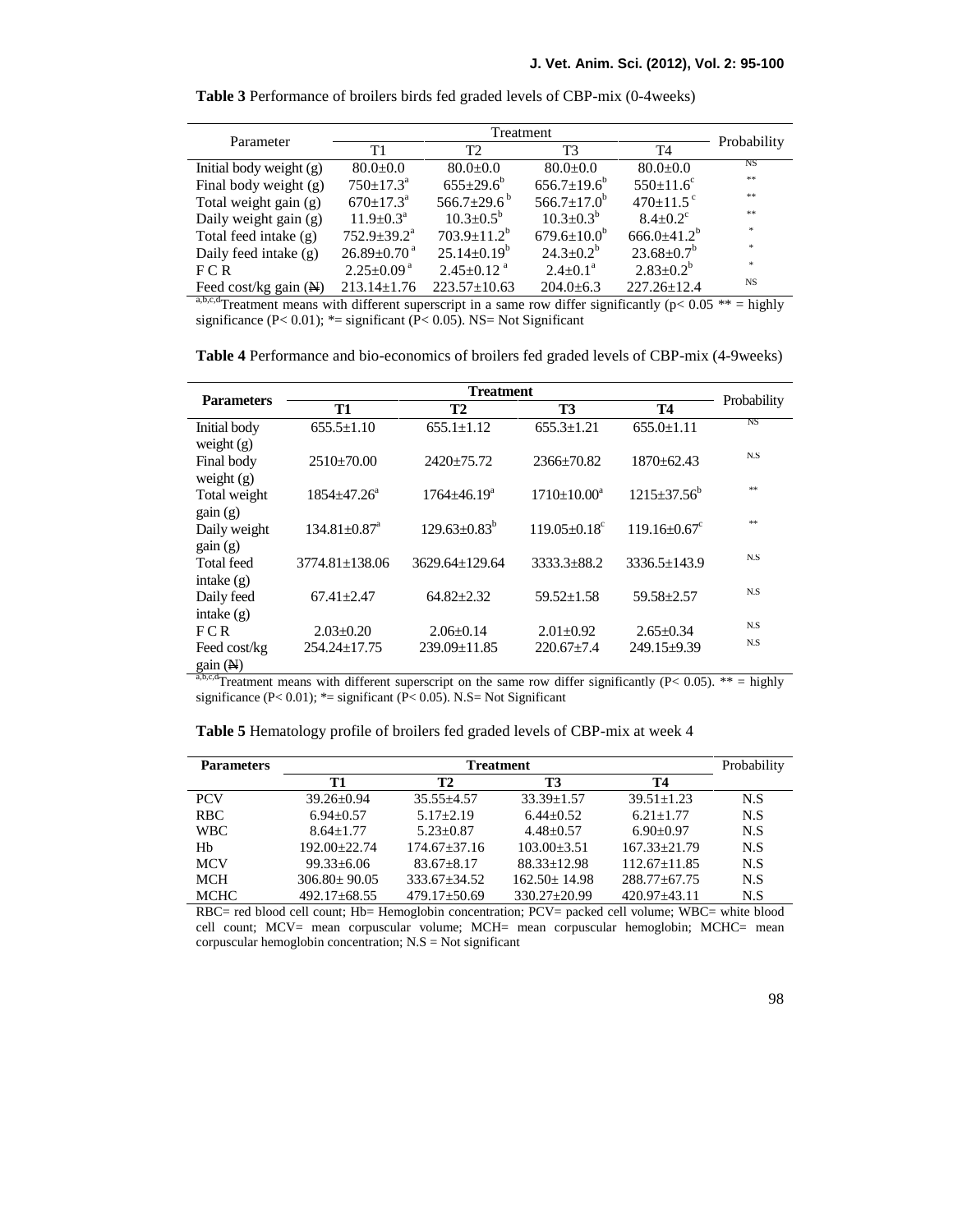| Parameters  |                    |                    |                  |                  |             |
|-------------|--------------------|--------------------|------------------|------------------|-------------|
|             | Τ1                 | T2                 | T3               | T4               | Probability |
| <b>PCV</b>  | $39.26 \pm 0.94$   | $35.94 + 4.79$     | $33.25 + 1.53$   | $39.20 + 1.25$   | N.S         |
| <b>RBC</b>  | $6.93 + 1.17$      | $5.16 \pm 0.88$    | $6.44 + 0.57$    | $6.21 + 0.94$    | N.S         |
| <b>WBC</b>  | $8.62 + 0.56$      | $5.23 + 2.20$      | $4.47+0.56$      | $6.90 + 1.76$    | N.S         |
| Hb          | $191.00 + 23.30$   | $174.67 + 37.16$   | $103.33 + 3.38$  | $167.33 + 21.79$ | N.S         |
| <b>MCV</b>  | $72.00 + 32.19$    | $87.00 + 12.01$    | $88.67 + 12.91$  | $112.00 + 11.37$ | N.S         |
| <b>MCH</b>  | $306.77+90.55$     | $333.70 + 34.50$   | $162.43 + 14.93$ | $288.70 + 67.75$ | N.S         |
| <b>MCHC</b> | $492.17 \pm 68.55$ | $479.13 \pm 50.67$ | $310.93 + 26.22$ | $420.97 + 43.14$ | N.S         |

**Table 6** Hematology profile of broilers fed graded levels of CBP-mix at week 9

RBC= red blood cell count; Hb= Hemoglobin concentration; PCV= packed cell volume; WBC= white blood cell count; MCV= mean corpuscular volume; MCH= mean corpuscular hemoglobin; MCHC= mean corpuscular hemoglobin concentration; N.S = Not significant

### **DISCUSSION**

The crude protein of the test diet obtained in this study was 5.95% that was lower than the 10% CP as reported by Udedibie and Enang (2009). The difference might be due to the proportion of CBP-mix (60:35:5) used in this study was different from the 60:30:10 used by Udedibie and Enang (2009). Daily feed intake showed significant differences (p< 0.05) among treatment means at the starter phase, with  $T_1$  having the highest feed intake value and  $T_4$ , the lowest. These results contradicted with the findings of Udedibie and Enang (2009) who reported that feed intake was higher in diets containing CBP mix. These differences might be due to the lower proportion of palm oil inclusion in CBP-mix used in this study, ingredients used, season during which the experiment was conducted and method of preparation. However, this was in line with the findings of Oluyemi and Roberts (1979) who reported that the feed intake of broilers at starter phase could adversely be affected due to high fiber contents in diet. Feed intake did not show significant ( $p > 0.05$ ) difference among treatments at the finisher phase. This was in accordance with the findings of Udedibie and Enang (2009). Daily weight gain at the starter phase showed significant difference (P< 0.05) among treatment means, with  $T_1$  having a total weight gain of 750g and  $T_4$  with 550g. Daily weight gain at the

finisher phase showed no significant difference among treatment means. This agreed with the study of Udedibie and Enang (2009). The result on feed conversion ratio at the starter phase was in line with that of Udedibie and Enang (2009) where the feed conversion ratio was significant at the starter phase but not significant at the finisher phase.

The results of the hematological parameters showed that there was no significant difference for all the parameters measured. Values of PCV, Hb, MCH, WBC, RBC, MCV, and MCH in this study were similar to the values earlier reported by Abimbola (2007) for broilers. The results obtained are also in line with the findings of Lucas and Jamroz (1961).

It was concluded that 30%CBP-mix can be included in the diet of broilers at both phases without any adverse effect on the growth performance and hematological parameters of the birds.

### **REFERENCES**

- Apata, D. F. and A. D. Ologhoro. 1994. Biochemical evaluation of some Nigeria legume seeds*. Feed Chemistry,* 49: 33 -38.
- Abimbola, A.O. 2007. Response of broiler chicks to high fibre diets based on brewers dried grains, supplemented